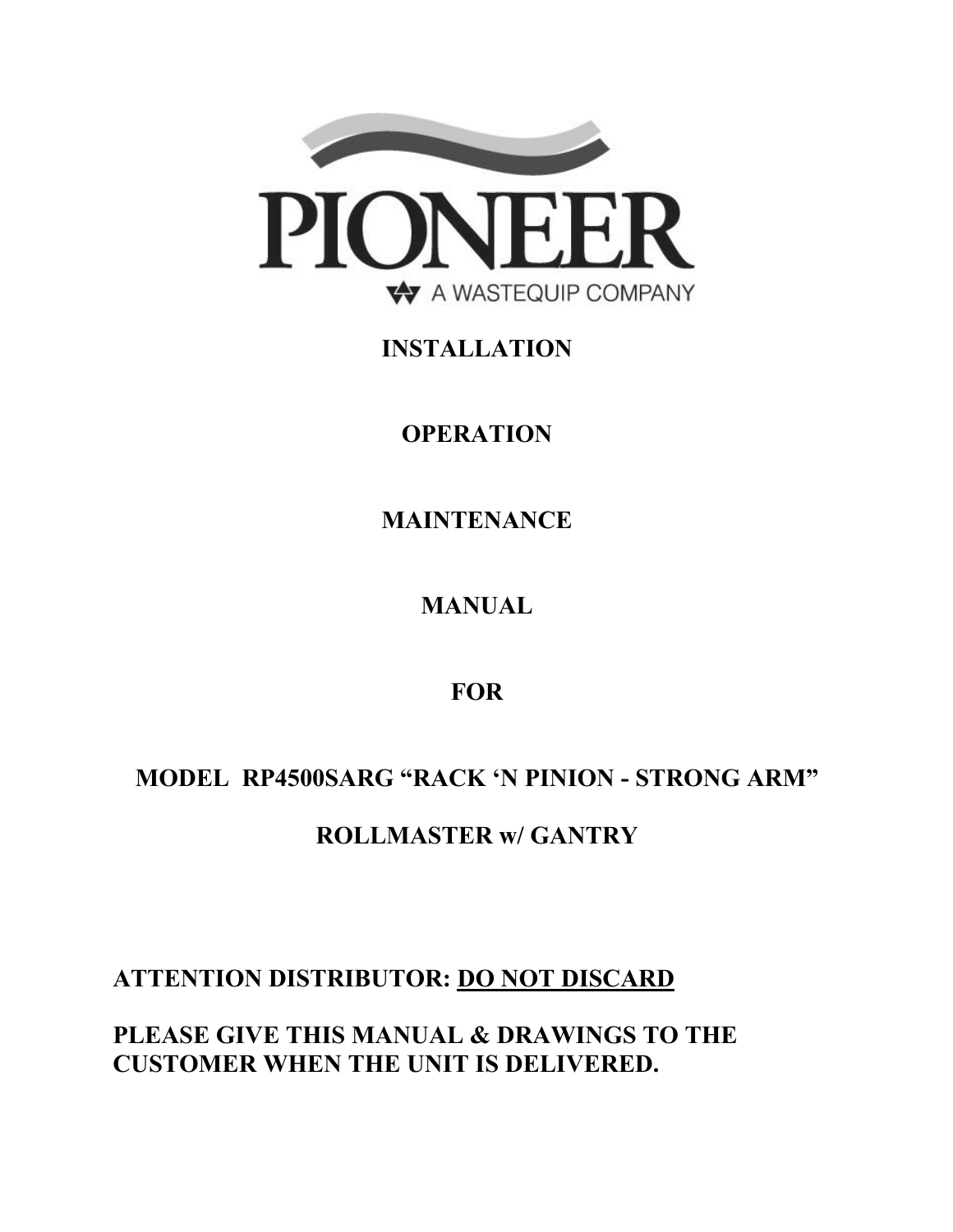## **RP 4500SARG RACK 'N PINION ROLLMASTER w/ GANTRY**

## **INSTALLATION INSTRUCTIONS**



 READ AND UNDERSTAND THESE INSTRUCTIONS COMPLETELY BEFORE BEGINNING THE INSTALLATION. USE THESE INSTRUCTIONS WITH THE DRAWINGS INCLUDED. UNPACK, IDENTIFY AND FAMILIARIZE YOURSELF WITH THE VARIOUS COMPONENTS OF THE UNIT. **REPLACE ALL WARNING LABELS WHEN THEY BECOME UNREADABLE**

 THIS SYSTEM IS DESIGNED TO BE USED WITH CONTAINERS THAT ARE THE SAME LENGTH, BUT HAVE DIFFERENT SIDE HEIGHTS. VARIOUS LENGTH CONTAINERS MAY BE USED WITH THIS SYSTEM AS LONG AS THE REAR OF ALL THE CONTAINERS ENDS UP IN THE SAME PLACE ON TRUCK. SHORT STOPS OR THE LIKE MAY HAVE TO BE USED IF THIS SITUATION EXISTS.

PRIOR TO INSTALLING THE FLOW DIVERTER AND COVER CONTROL VALVE INTO YOUR TRUCKS HYDRAULIC SYSTEM, WE RECOMMEND THAT YOU CHECK WITH THE HOIST MANUFACTURER FOR POSSIBLE WARRANTY IMPLICATIONS.

## **1. MOUNTING THE GANTRY AND ROLL REST**

A. Pick a suitable place on the chassis of the truck directly behind the cab to mount the GANTRY and ROLL BASE/REST ASSEMBLY. Clear away or re-route any hoses, cable, etc. that may interfere with mounting the GANTRY to the chassis. The GANTRY can be mounted to the chassis using the -2- CHASSIS MOUNTING ANGLES provided. These can be bolted to the chassis using grade 8 hardware and then welding the GANTRY on top of these angles or these angles can be welded to existing plates that are already bolted to the chassis. Another method that utilizes brackets, etc. that are already bolted to the chassis, is to weld a piece of channel or tube to existing brackets across the width of the chassis and then mounting the gantry on top of the channel. In either case, allow a minimum of 4-5" between the forward portion of the GANTRY LEGS and the rear of the cab. This will provide clearance for the ROLL BASE/REST as it moves up and down. Square the GANTRY to the hoist and level from side to side as well as being plumb vertically. A GOOD WAY TO MAKE CERTAIN THE GANTRY IS SQUARE TO THE HOIST IS TO CLAMP A STRAIGHTEDGE ACROSS THE INSIDE OF THE "J" HOOKS AND MEASURE FROM THIS TO THE GANTRY LEGS. If you do drill and bolt into the chassis rails, **DO NOT DRILL INTO THE CHASSIS FLANGE OR ANY CLOSER TO THE FLANGE THAN THE TRUCK MANUFACTURER DID.**

Once the GANTRY is located and welded securely at the bottom, add front to rear gussets to stabilize the GANTRY and strengthen the mounting.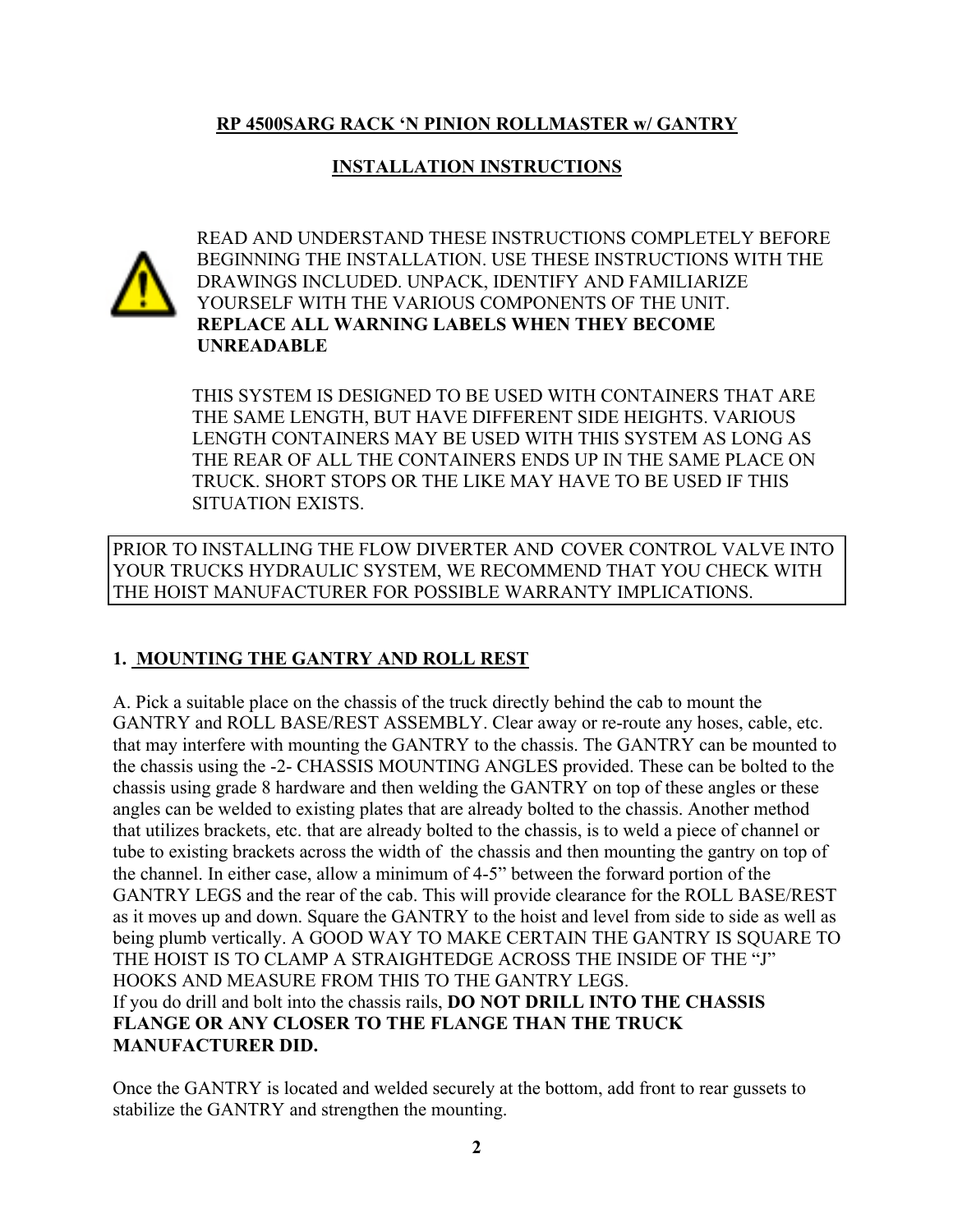B. Place the ROLL BASE/REST ASSEMBLY on top of the GANTRY and install using -4- 1/2- 13 hex nuts and lock washers provided. Install the 36" stroke cylinder onto the clevis eye pads on the GANTRY and ROLL BASE/REST using the clevis pins and cotters provided.

## **NOTE: THE PORTS ON THE CYLINDER SHOULD FACE TO THE LEFT OR DRIVERS SIDE WHEN VIEWED FROM THE REAR.**

The exhaust stack may interfere with the ROLL BASE/REST as it travels upward, correct as necessary by installing elbows etc. into the stack.

If clearance between the front of the hoist and the rearmost portion of the cab is a problem, you may use a twin gantry piston conversion kit (LIFTKIT,DUAL). In addition, if you have a hydraulic tank mounted behind the cab you can also use a twin piston conversion kit (LIFTKIT,DUAL). Contact the factory if these situations exist.

## **2. DETERMINING THE PIVOT POINT AND INSTALLING THE MOUNTING BRACKET ASSEMBLIES**

## **NOTE**

THE MOUNTING BRACKET ASSEMBLIES AND ARMS MUST BE MOUNTED TO A FABRICATED STRUCTURE THAT IS BOLTED TO THE CHASSIS. THIS STRUCTURE MUST EXTEND OUTWARD FROM THE CHASSIS TO ALLOW FOR THE WIDEST WIDTH CONTAINER THAT WILL BE CARRIED ON THE TRUCK, WHETHER OR NOT THE CONTAINER IS TO BE COVERED. (ex. self contained compactor containers) THE OUTSIDE WIDTH FROM THE ARM PIVOT PIN TO THE ARM PIVOT PIN CANNOT BE MORE THAN 108" TO BE IN COMPLIANCE WITH THE FEDERAL D.O.T. AND REGULATIONS PROMULGATED THEREUNDER. SOME STATES HAVE REQUIREMENTS FOR STATE AND LOCAL ROADS THAT DIFFER FROM THE FEDERAL D.O.T. REGULATIONS. PRIOR TO INSTALLATION, YOU SHOULD CHECK WITH YOUR STATE AND LOCAL D.O.T. TO ASCERTAIN WHAT STANDARDS APPLY IN YOUR AREA. IF THEY DO NOT COMPLY WITH THE FEDERAL D.O.T., YOU MUST MOUNT THE SYSTEM IN COMPLIANCE WITH YOUR STATE AND LOCAL REGULATIONS.

## PIONEERS INSTRUCTIONS ARE PREMISED ON 102" MAXIMUM TRAILER WIDTH ALLOWED BY FEDERAL D.O.T. REGULATIONS.

A. Supplied with your system to make installation easier are -4- CHASSIS MOUNTING TUBE ASSEMBLIES. These are made longer in both directions than you may need so you can cut them to fit your installation. To determine how far out from the chassis you must be with the CHASSIS MOUNTING TUBES, measure the outside width of your chassis and subtract this measurement from 106 1/4". Divide this measurement by 2 to determine how far out from the chassis on each side the CHASSIS MOUNTING TUBES will protrude to support the MOUNTING BRACKET ASSEMBLIES in their proper location. From this measurement subtract the thickness of the "fish plates" that may already be bolted to the chassis or need to be attached to the chassis where the CHASSIS MOUNTING TUBES will be welded.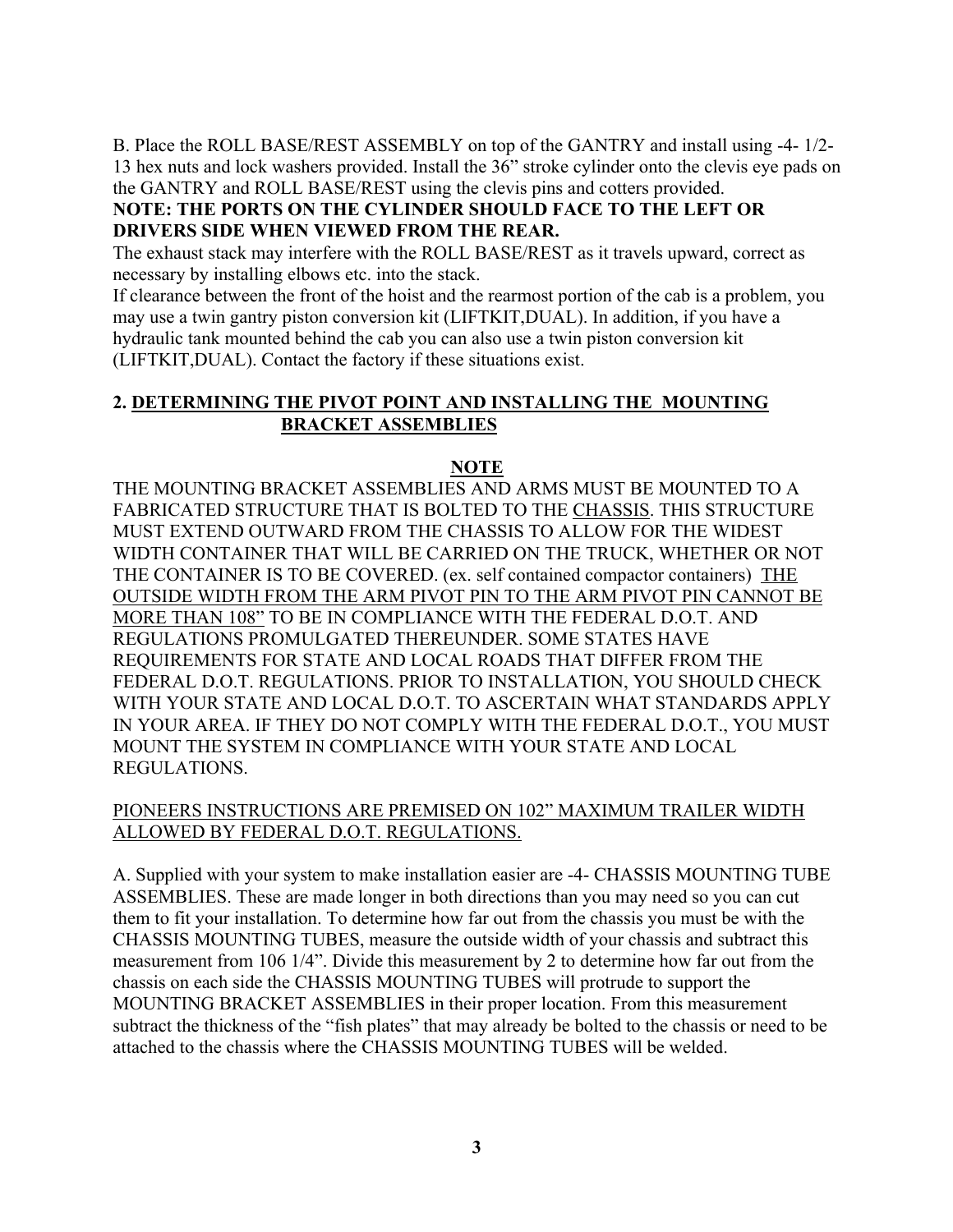EXAMPLE: Chassis width (outside to outside) =  $33 \frac{1}{2}$ " 106  $1/4$ " - 33  $1/2$ " = 72  $3/4$ " 72  $3/4$ " divided by  $2 = 363/8$ " "fish plates" are  $1/2$ " thick  $36$  3/8" -  $1/2$ " = 35 7/8" Horizontal portion of CHASSIS MOUNTING TUBES needs to be 35 7/8" long.

B. Put the longest and highest container that will be covered on the truck. (Typically a 22' long, 40 yard container). Using a tape measure, place one end of the tape on the top rear of the container, stretch the tape out diagonally toward the front and move it along the bottom of the rubrail of the container toward the front until you reach 168". (Maximum length of telescopic arms). Make a mark on the container or the fender of the truck at this 168" point. This will become the pivot point for the arms. Remove the container from the truck, making certain the pivot point is clearly marked on the fender or on the hoist itself.

C. The vertical height of the MOUNTING BRACKET ASSEMBLIES is determined by placing a straight edge across the hoist rails and measuring down to the bottom of the fenders. The MOUNTING BRACKET ASSEMBLIES cannot be mounted any lower than the bottom of the fenders to allow for changing tires. Measure from the straight edge down to the bottom of the fender on one side of the truck. Record this measurement. Tack weld the CHASSIS MOUNTING TUBES in place making sure they are plumb and square to the hoist. A good "Rule of Thumb" to use for setting these heights is to mount them in the middle of the chassis. This allows you room to put gussets above or below for strength. Using the straight edge, measure down from the straightedge the distance measured above. Mark the CHASSIS MOUNTING TUBES and cut. Install the chassis mounting tubes back in the same place on the truck, after cutting, making sure they are plumb and square. Place a MOUNTING BRACKET ASSEMBLY on top of these tubes and align the center of the PIVOT PIN (grease fitting) with the pivot point mark determined above. Measure from the hoist to the MOUNTING BRACKET at the front and rear to make certain it is parallel to the hoist. Plumb the bracket vertically and tack weld in place. Check to make sure the BASE ARM/GEAR ASSEMBLY is straight and parallel to the hoist. If not, correct by moving the MOUNTING BRACKET ASSEMBLY in or out as necessary. NOTE: There is a small amount of in and out movement built into the RACK 'N PINION assembly.

Repeat for other side.

NOTE: A GOOD WAY TO MAKE CERTAIN THAT BOTH PIVOT POINTS ARE IN THE SAME PLACE ON BOTH SIDES OF THE TRUCK IS TO MEASURE ON A DIAGONAL FROM THE ROLL BASE/REST TO THE ARM PIVOT PIN.

Measure across the truck to make certain you are no wider than 108" from Pivot Pin to Pivot Pin. Correct as necessary.

Add Gussets between the CHASSIS MOUNTING TUBES and the "fish plates" in front to rear as well as up and down locations to strengthen the mounting. Weld everything securely.

#### **SOME POINTS TO REMEMBER ARE:**

-DO NOT WELD DIRECTLY TO THE CHASSIS, USE "FISH PLATES" THAT ARE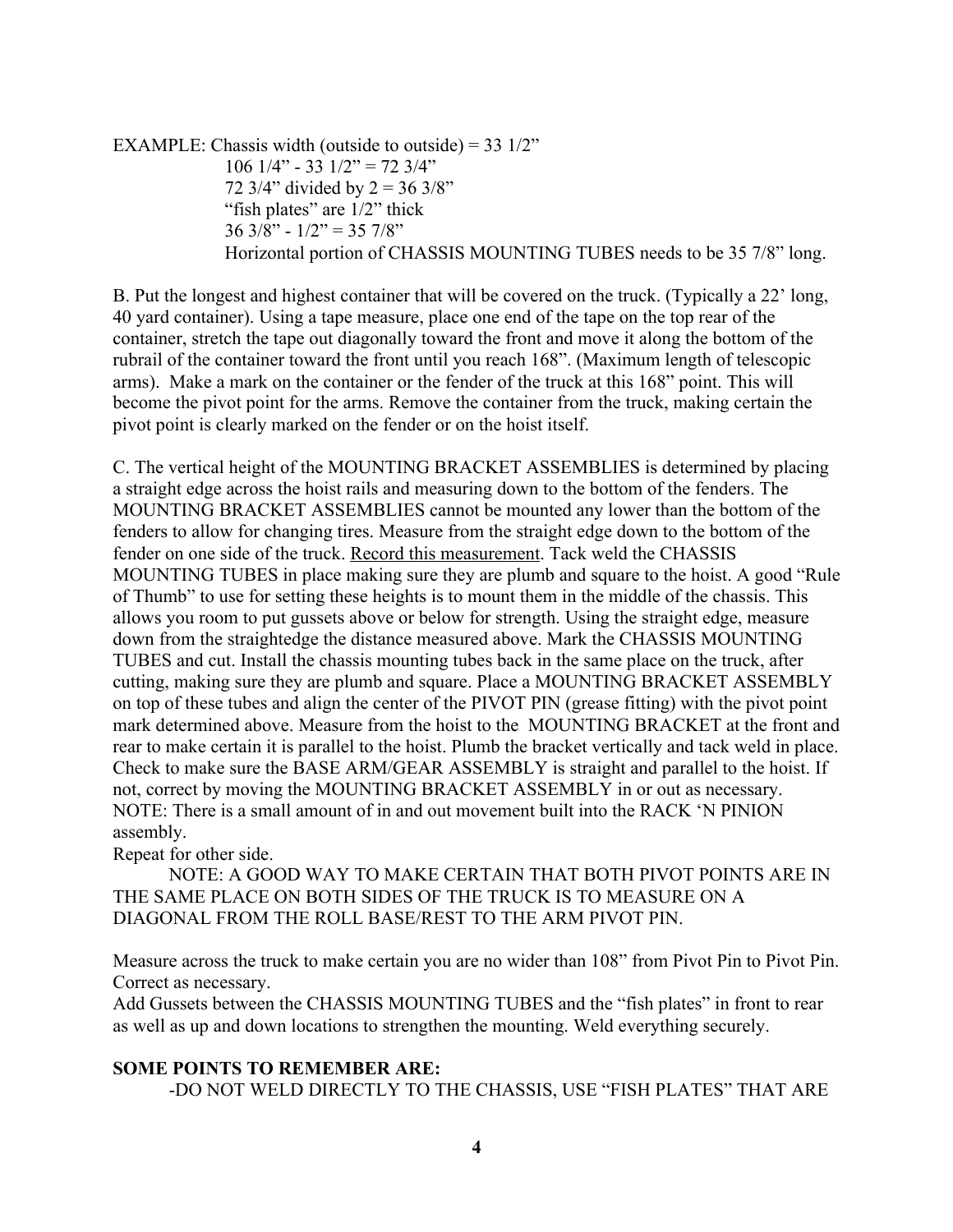DRILLED AND BOLTED TO THE CHASSIS. Follow the chassis manufacturers recommendations. Do Not use any hardware below a grade 8. -Make sure the structure is well supported and gusseted.

-There cannot be any flexing of the supports that hold the MOUNTING BRACKET ASSEMBLIES. This must be as rigid as possible.

The **MOUNTING BRACKET ASSEMBLIES** must be:

-PLUMB (vertically) and level (horizontally).

-Parallel to the chassis.

-High enough to allow access to the tires.

-Must be the same distance out from the chassis on both sides of the truck.

## **3. INSTALLING THE TARP, ROLLER AND ARMS**

A. Spread the tarp out on the ground with the Reinforced Side down. The tarp has a pocket at one end, to facilitate mounting to the ROLL BASE, via the TARP TUBE and TARP TUBE BRACKETS (provided).

B. Place the SPRING LOADED ROLLER ASSEMBLY on top of the tarp, opposite the end with the pocket, making sure the roller is properly oriented, that is, the DRIVERS SIDE of the roller (marked with decals) is on the left side of the tarp and the PASSENGERS side is on the right side of the tarp when looking at the tarp from the end where you have placed the roller. This now becomes the rear of the tarp.

Attach the tarp to the roller using -9- #12 x 5/8" long sheet metal screws and fender washers provided. **Start attaching the tarp to the roller by aligning the middle grommet of the tarp with the middle hole on the roller. Work your way outward from the center on both sides and continue to attach the tarp to the roller using the screws and fender washers provided. DO NOT BE ALARMED IF THE TARP DOES NOT APPEAR TO BE CENTERED ON THE ROLLER, THE ROLLER IS DESIGNED TO BE LONGER ON THE DRIVERS SIDE**. Roll the tarp onto the roller by rolling the roller tube itself from the rear to the front, making sure the fold is on the bottom of the tarp. The tarp cannot be any wider than the roller for

installation purposes and it must be wound evenly onto the roller. Place the Roller, with the tarp attached, on top of the ROLL BASE/REST with the DRIVERS side of the roller on the DRIVERS side of the truck, so that 6-8" of tarp hangs down below the rear of the ROLL BASE/REST. The DRIVERS side of the roller has a 3/8" hole drilled through the shaft. Attach the TARP TUBE MOUNTING BRACKETS (2) to the roll base using- 3/8 x 1" bolts and lock washers (provided). Insert the TARP TUBE through the tarp pocket and secure with the  $7/16$  x  $2-1/2$ " bolts, flat washers, lock washers, and hex nuts (provided). Install the Tarp and tube into the brackets and secure the MOUNTING BRACKET CAPS (2) to the brackets with the  $1/4 \times 1$ " bolts, lock washers and hex nuts (provided).

C. Lift the DRIVERS side arm up and slide the base end of the arm into the BASE ARM/GEAR ASSEMBLY. Carefully guide the -2- hydraulic hoses that stick out from the bottom of the arm between the large plate and the channel shaped pieces. These hoses MUST go on the inside of the MOUNTING BRACKET ASSEMBLIES. Bolt the Arm to the BASE ARM/GEAR ASSEMBLY using -2- 1/2-13 x 3 1/4" long bolts, lockwashers and nuts (provided)for the horizontal holes and -2-  $1/2$ -13 x 4  $1/2$ " long bolts, lockwashers and nuts (provided)for the vertical hole. Tighten securely. Slide the small hole in the ARM EXTENSION onto the roller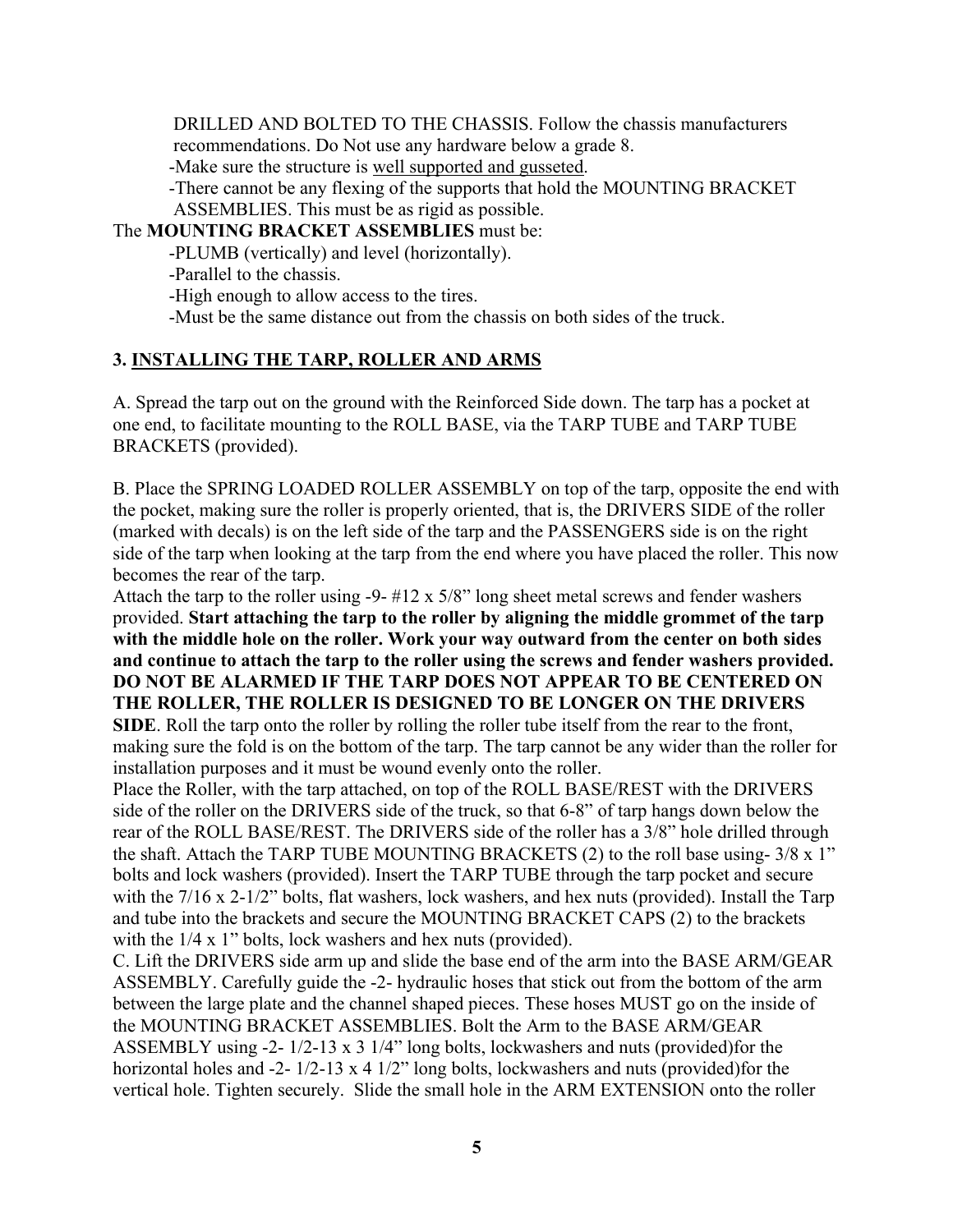shaft making sure the pawl engages properly with the sawtooth gear. You will have to manually extend the arm in order to do this. Temporarily, install -1- 3/8-16 x 3" long bolt into the holes in the arm and roller shaft.

D. Install the PASSENGERS side arm into the BASE ARM/GEAR ASSEMBLY in the same way as was done for the DRIVERS side arm. Before attaching the ARM EXTENSION to the roller shaft, slide -1- SHAFT COLLAR onto the roller shaft. Slide the ARM EXTENSION onto the roller shaft as was done before and then slide -1- SHAFT COLLAR onto the roller shaft on the outside of the arm. Slide the roller assembly towards the drivers' side, to be sure that correct engagement between the saw tooth gear on the roller shaft, and the pawl (located on the arm extension) are properly engaged, then tighten the set screws on the shaft collars.

E. Install the STABILIZER BAR, making sure it is facing the REAR of the truck, between the arms using -4- 5/16-18 x 2 1/4" long bolts and locknuts (provided). Slide the two shaft collars on the PASSENGERS side of the roller shaft tight up against the arm forming a sandwich. The outboard shaft collar should be flush to the end of the shaft. Snug the setscrew in the outboard shaft collar and remove the setscrew from the inboard shaft collar. While holding the inboard shaft collar tight up against the arm, drill a small dimple in the shaft thru the setscrew hole using a 3/16 drill. Reinstall the setscrew into the collar using a threadlocker on the threads. Tighten securely so the setscrew "bites" into the dimple in the shaft. Repeat for the outboard shaft collar and setscrew.

F. Install the Ratchet Guard onto the inside of the drivers side arm by loosening the locknuts and opening the "gate" to allow the guard to be slid over the sawtooth gear, pawl and shaft. Close the "gate", tighten the nuts and bolt the guard to the arm using the  $5/16-18 \times 3 \frac{1}{2}$ " HHCS and stoverlock nut provided.

G. Install the WINDING DISK onto the DRIVERS side roller shaft and tighten the setscrews. Remove the 3/8 bolt from the arm and shaft. Turn the WINDING DISK 7 revolutions in a counterclockwise direction as viewed from the drivers side. FOLLOW THE DECALS ON THE ARM and DISK.

Hold onto the disk firmly while you are loading the spring. When you have reached 7 turns, stop and insert the 3/8 bolt thru the arm and shaft. Install the 3/8-16 stoverlock nut onto the bolt and tighten securely. Remove the WINDING DISK from the shaft and put in a secure place in the truck.



## **CAUTION** WEAR GLOVES and DO NOT LET GO OF THE WINDING DISK  **UNTIL THE BOLT HAS BEEN INSERTED INTO THE ARM AND SHAFT.**

## **4. INSTALLING THE HYDRAULICS**

REF: HYDRAULIC SCHEMATIC

NOTE: FILTRATION OF 30 MICRON OR BETTER MUST BE USED WITH THESE COMPONENTS.

NOTE: USE ONLY PIPE DOPE, SUCH AS RECTORSEAL, ON PIPE THREADS. DO NOT OVERTIGHTEN FITTINGS AND DO NOT USE TEFLON TAPE.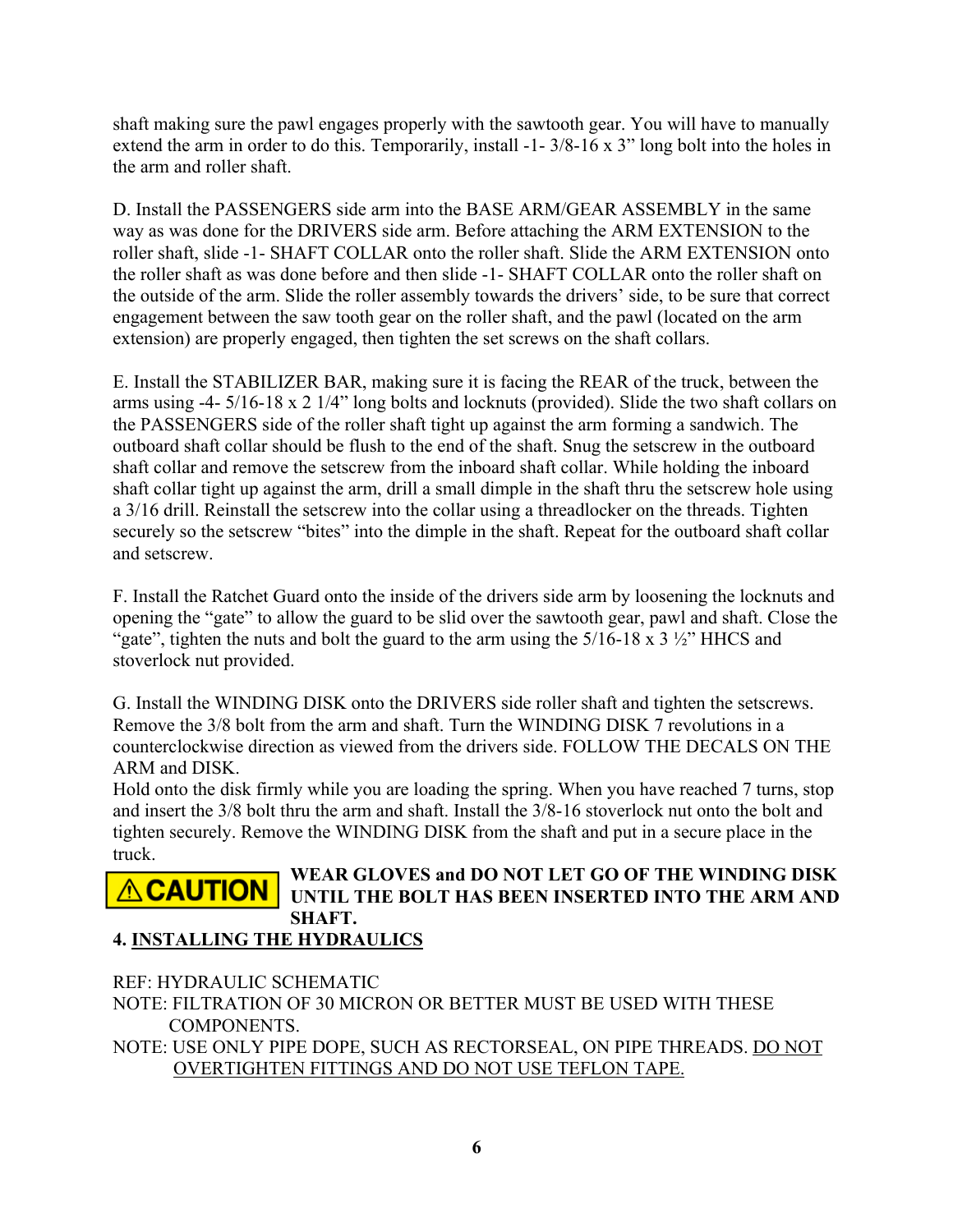## NOTE: ON APPLICATIONS WHERE FLOW RATES GREATER THAN 30 G.P.M. EXIST, THE USE OF A RETURN LINE BACK TO TANK FROM THE DIVERTER RELIEF VALVE MUST BE EMPLOYED. REFER TO THE HYDRAULIC SCHEMATIC FOR MORE DETAILED INSTRUCTIONS. FAILURE TO COMPLY WILL VOID THE WARRANTY.

A. Follow the hydraulic schematic and install the FLOW DIVERTER into the pressure line that runs from the pump to the hoist controls. The inlets to the FLOW DIVERTER are #16 SAE. The outlet from the FLOW DIVERTER that goes to the hoist control inlet is also #16 SAE. 1/2" Hydraulic Hoses with reusable fittings and adapters are provided for you to make the connections from; the Priority Side of the FLOW DIVERTER to the Inlet Side of the COVER CONTROL VALVE, and a return line from the COVER CONTROL VALVE to TANK. The FLOW DIVERTER may be hard plumbed directly to the pump or the hoist valve, or it can be remotely mounted.

## NOTE: ON HOOK LIFT TYPE SYSTEMS THAT RUN ON HIGH PRESSURE, THE FLOW DIVERTER MUST BE MOUNTED AFTER THE HOIST CONTROLS (DOWNSTREAM) **( See Instructions included with the Diverter)**

B. Mount the COVER CONTROL VALVE in a suitable place that will allow for ease in operation, while not interfering with the hoist, container or hoist controls. DO NOT MOUNT IN AN AREA WHERE THE ARMS MAY CONTACT THE OPERATOR.

C. Follow the HYDRAULIC SCHEMATIC and install the proper fittings into the CYLINDERS, FLOW DIVIDER/COMBINERS and COVER CONTROL VALVE. **DO NOT USE TEFLON TAPE**

The hoses furnished with this system all have reusable ends to allow you to custom fit the hoses for your installation. These ends will be installed once the hoses have been installed. NOTE: IF THE HOSES ARE CUT, BLOW THEM OUT WITH COMPRESSED AIR TO REMOVE ANY HOSE FILINGS OR PARTICLES WHICH MAY CONTAMINATE THE SYSTEM.

D. Install -1- 6' long and -1- 9' long hose between the UP – DOWN function on the COVER CONTROL VALVE and the fittings on the GANTRY CYLINDER per the schematic.

E. Install -4- 14' long hoses onto the COVER CONTROL VALVE (2 for COVER-UNCOVER and 2 for IN & OUT) per the schematic. Run these -4- hoses down along the chassis toward the rear using wire ties, etc. to attach them to stationary objects along the way. Mark or identify the hoses in some fashion so you will not cross the lines when making the connections. In the area where the hoses end, you will need to mount the -2- FLOW DIVIDER/COMBINERS.

F. COVER-UNCOVER FUNCTION ONLY. Connect -2- FLOW CONTROLS to the FLOW DIVIDER/COMBINER and "TEE" that will control the "COVER-UNCOVER" function with the fittings provided. The INLET side of the FLOW CONTROLS is stamped with the letter "B".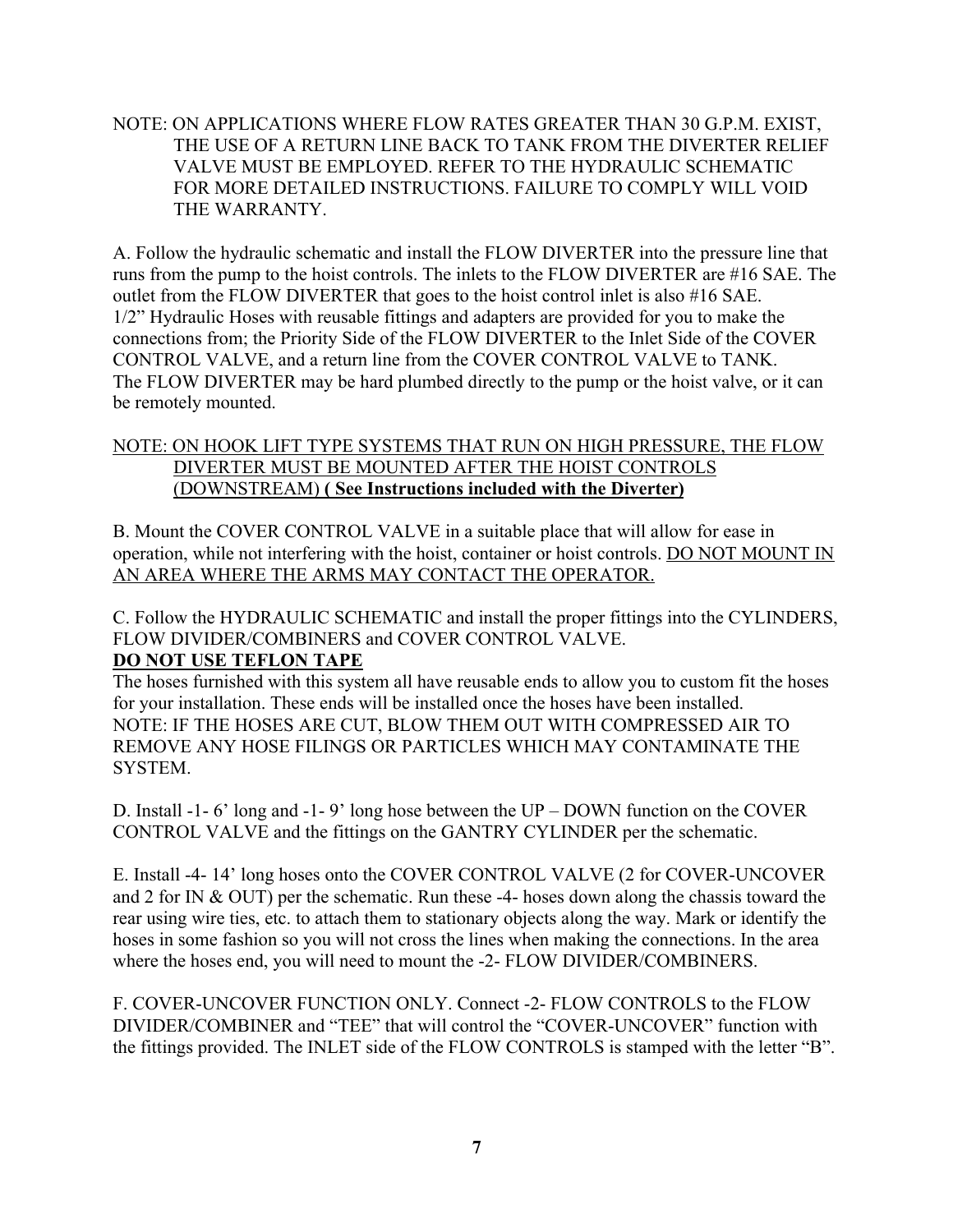G. Install the -2- FLOW DIVIDER/COMBINERS in a suitable place on the chassis. They should be situated as close to the MOUNTING BRACKET ASSEMBLIES (front to rear location) as possible. They can be mounted to a non moving hoist crossmenber (sub frame) or to a plate that is attached to a chassis crossmember. Install using 1/4" hardware (not provided). Install the reuseable fittings on the -4- hoses and connect to the FLOW DIVIDER/COMBINERS and "TEES" per the schematic. DO NOT CROSS THE LINES.

H. The hoses attached to the telescoping arm cylinders have been pre-assembled to the cylinders and arms at the factory. Identify and mark the 16' long hose, and the 19' long hose connected to the Arm Extension Cylinders. DO NOT CROSS THESE LINES. Slide the loose ends of both arm extension hoses thru the SWIVEL HOSE CLAMPS. Route these hoses toward the FLOW DIVIDER/COMBINERS, install the reuseable ends and make the connections to the FLOW DIVIDER/COMBINER and "TEE" per the schematic.

I. Attach the four remaining hoses to the 16" cylinders and route toward the FLOW DIVIDER/COMBINERS. Install the reuseable ends and make the connections to the FLOW DIVIDER/COMBINER and "TEE" per the schematic.

#### **NOTE: HOSE LENGTHS AND FITTINGS ARE CRITICAL. EXAMPLE: HOSES THAT RUN FROM THE FLOW DIVIDER/COMBINER TO THE BASE END OF THE CYLINDERS MUST BE THE SAME LENGTH. IN ADDITION, THE FITTINGS COMING OUT OF THE FLOW DIVIDER/COMBINER MUST BE THE SAME. (i.e. both straight or both elbows). THE SAME HOLDS TRUE FOR THE FITTINGS ON THE CYLINDERS.**

## **NOTE: THE BASE END PORTS OF THE CYLINDERS MUST BE CONNECTED TO A FLOW DIVIDER/COMBINER AND THE ROD END PORTS MUST BE CONNECTED TO A TEE. THE SYSTEM WILL NOT WORK PROPERLY IF THESE LINES ARE CROSSED. IT WILL ALSO CAUSE DAMAGE TO THE SYSTEM AND PRESENTS A POSSIBLE SAFETY HAZARD.**

J. Make certain that all connections are made per the Hydraulic Schematic and the return lines are connected to the tank. Attach the hoses to each other or to stationary objects along the way to make a neat installation. If any chafe points are evident, slip a large piece of hose or chafe guard over the hose(s) at the chafe point and secure.

K. Using a pressure gage, set the PRESSURE RELIEF VALVE on the FLOW DIVERTER to 100 PSI HIGHER than the hoist Relief. Example: Hoist Relief is set to 2500 PSI. Set the FLOW DIVERTER PRV to 2600 PSI. This can be done by "deadheading" the tilt frame lift cylinders in a down position.

You may have to adjust the PRV on the hoist control to a higher pressure to allow the relief in the diverter to function properly. If this is done, make sure you re-set the PRV on the hoist control to the manufacturers' specification.

L. Bleed the system as follows: Start the truck and slowly engage the PTO to activate the hydraulic system. Operate the COVER-UNCOVER valve to make the arms move toward the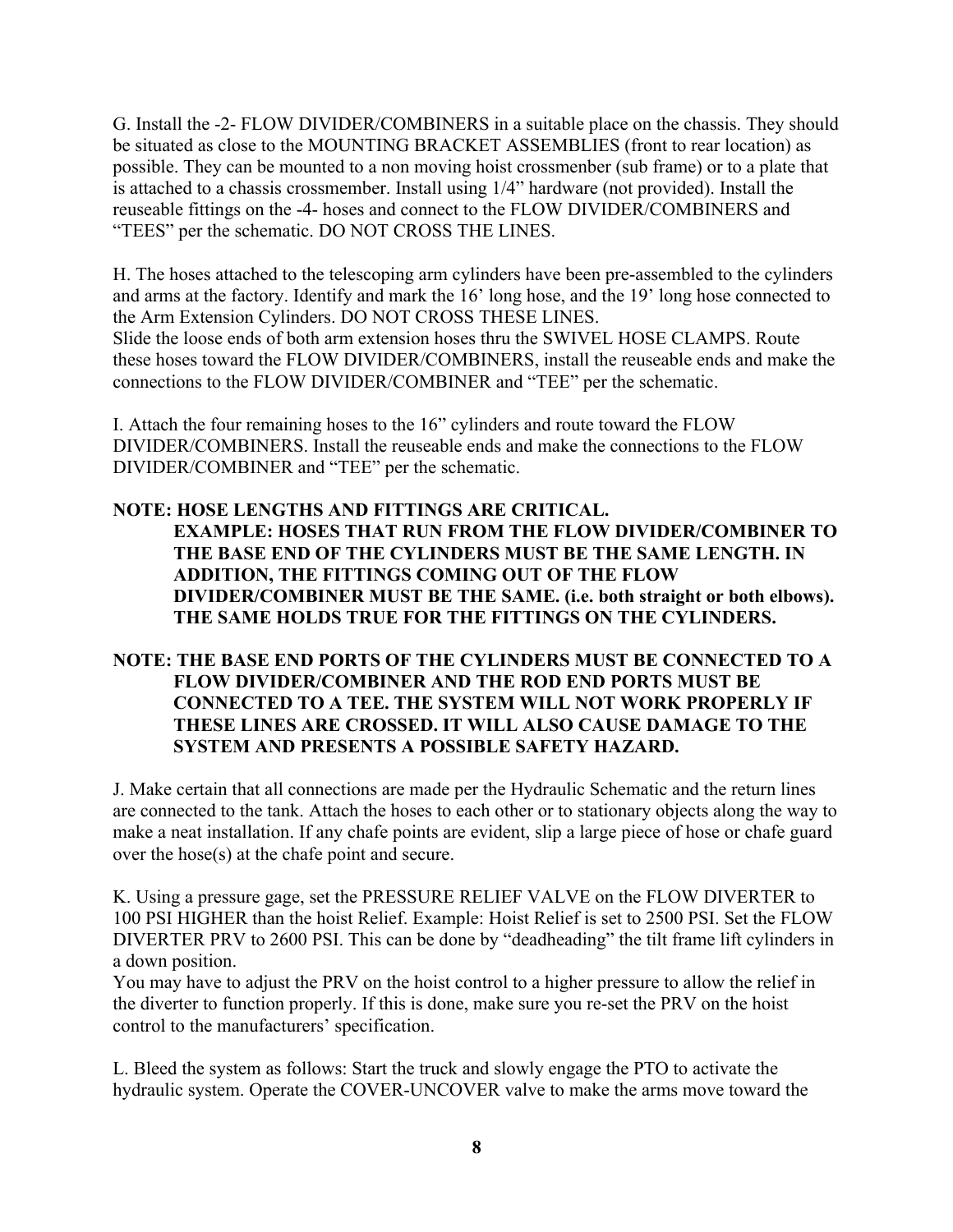rear (COVER). Go up only a few feet, then operate the valve to move the arms toward the front (UNCOVER). Move the arms back and forth a few times to fill the cylinders with oil.

## **NOTE: DO NOT ALLOW THE ARMS TO GO OVER "CENTER" UNTIL THE CYLINDERS ARE FILLED WITH OIL. IF THEY ARE ALLOWED TO GO OVER "CENTER" YOU WILL NOT BE ABLE TO CONTROL THEIR DOWNWARD MOVEMENT WHICH COULD CAUSE DAMAGE TO THE UNIT OR PERSONAL INJURY. NOTE: IF THE ARMS WILL NOT MOVE UPWARD FROM THE ROLL REST, YOU WILL HAVE TO ADJUST THE PRESSURE RELIEF ON THE COVER CONTROL VALVE. REMOVE THE CAP AND TURN THE ADJUSTING SCREW 1/4 OF A TURN CLOCKWISE AND TRY THE SYSTEM. REPEAT UNTIL THE ARMS MOVE SMOOTHLY AND IN UNISON. NOTE: THERE IS A CROSS OVER RELIEF VALVE BUILT INTO THE FLOW**

## **DIVIDER/COMBINERS. THIS CROSS OVER RELIEF ALLOWS THE CYLINDERS TO RE-SYNCHRONIZE AT THE END OF STROKE. IN ORDER FOR THIS VALVE TO FUNCTION PROPERLY, ALL AIR MUST BE REMOVED FROM THE DIVIDER/COMBINER. THIS IS ACCOMPLISHED AS FOLLOWS:**

Once you have filled the Cover/Uncover Cylinders with oil as directed above, move the arms to the front of the truck so the roller is sitting in the rest. Hold the valve handle for a few seconds to force the relief to open. Crack open the fittings at the base end of the cylinders to let any air escape that may be trapped inside. Re-tighten the fittings and run the system so the stabilizer bar is resting on the top rear of a container. If a container is not available, rest the stabilizer bar on the forks of a forklift to simulate a container. Hold the valve handle for a few seconds to force the relief to open. Crack open the fittings at the rod end of the cylinders to let any air escape that may be trapped in that end of the cylinders. Re-tighten the fittings and repeat this process until ALL air is removed from the cylinders, hoses and valves.

An alternate method is to move the arms to the rest position at the front of the truck. Disconnect the cylinders from the rack gear by removing the setscrew and pin that connects the cylinder to the rack gear. Prop the cylinders up and then extend the cylinders all the way out, hold the valve handle for a few seconds to force the relief to open. Crack open the fittings at the rod end of the cylinders to let any air escape that may be trapped in that end of the cylinders. Re-tighten the fittings and retract the cylinders all the way in, hold the valve handle for a few seconds to force the relief to open. Crack open the fittings at the base end of the cylinders to let any air escape that may be trapped in that end of the cylinders. Repeat this process until ALL air is removed from the cylinders, hoses and valves. Re-connect the cylinder to the rack gear by reinstalling the pin and setscrew. Be sure to use threadlocker on the setscrews when reinstalling.

Check to make sure the unit "COVERS" when the valve handle is moved in that direction. If not, the hoses are reversed. Correct as necessary.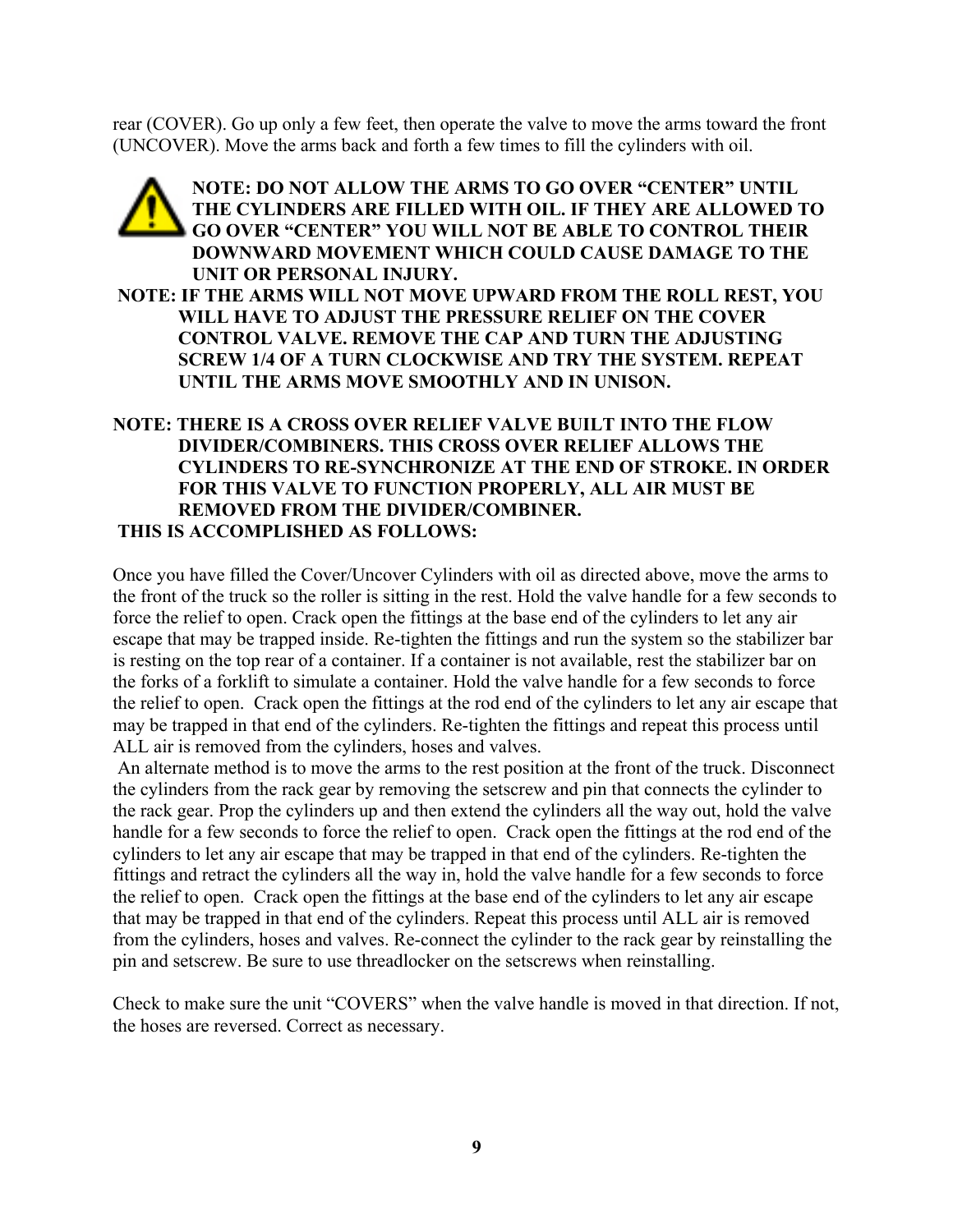M. Bleed the GANTRY CYLINDER in the same manner as that of the arm cylinders. Operate the Gantry "UP and DOWN" to make certain it is working properly. Be sure to lift the arms and roller off of the ROLL BASE/REST before moving the GANTRY.

Check to make sure the Gantry moves "UP" when the valve handle is moved in that direction. Correct as necessary.

N. Bleed the TELESCOPIC ARM CYLINDERS in the same manner as the arm cylinders. Be sure to hold the valve handle at both ends of the cylinder stroke for a few seconds to force the cross over relief to open and re synchronize the cylinders.

If the ARM EXTENSIONS do not move in and out, you may have to adjust the Relief Valve as shown above in Section L. Check to make sure the arms move "OUT" when the valve handle is moved in that direction. Correct as necessary.

## **NOTE: IN ORDER FOR THE SYSTEM TO OPERATE PROPERLY, ALL AIR MUST BE BLED FROM THE LINES AND CYLINDERS.**

O. Adjust the FLOW CONTROLS to control the speed of the arms in both directions so it takes 15-20 seconds to cover and uncover. These FLOW CONTROLS meter the flow in the reverse direction which means that when you are COVERING, the FLOW CONTROL attached to the "TEE" is controlling the speed and when you are UNCOVERING, the FLOW CONTROL attached to the FLOW DIVIDER/COMBINER is controlling the speed. Adjust these flow controls by turning the adjusting knob in a clockwise direction until the desired "COVER and UNCOVER" time is achieved.

LOCK THE ADJUSTING SCREW IN PLACE BY TIGHTENING THE SCREW ON THE SIDE OF THE KNOB. ONCE THE FLOW CONTROLS HAVE BEEN SET, THEY SHOULD NOT BE TOUCHED.

## **5. FINAL CHECKS AND ADJUSTMENTS**

Grease the Arm Pivot Pins

Apply a spray lubricant to the teeth on the RACK and PINION and spray lube the tube the rack slides on.

Lubricate the Telescopic Arm Extensions

Apply a spray lubricant to the stud that the Swivel Hose Clamps pivot on.

Lubricate the Gantry Legs.

Check all fasteners to make sure they are properly tightened.

Check to see that all welding is complete and that gussets have been installed where needed.

Make sure all fittings are tightened properly and there are no leaks in the hydraulic system.

Make sure all hoses have been fastened properly to stationary objects and that chafe guard has been installed where needed.

Make sure that the telescopic arm hoses move freely with the arms as they pivot from front to rear. They should be kept as short as possible so they will not catch on anything.

## **MAINTENANCE TIPS**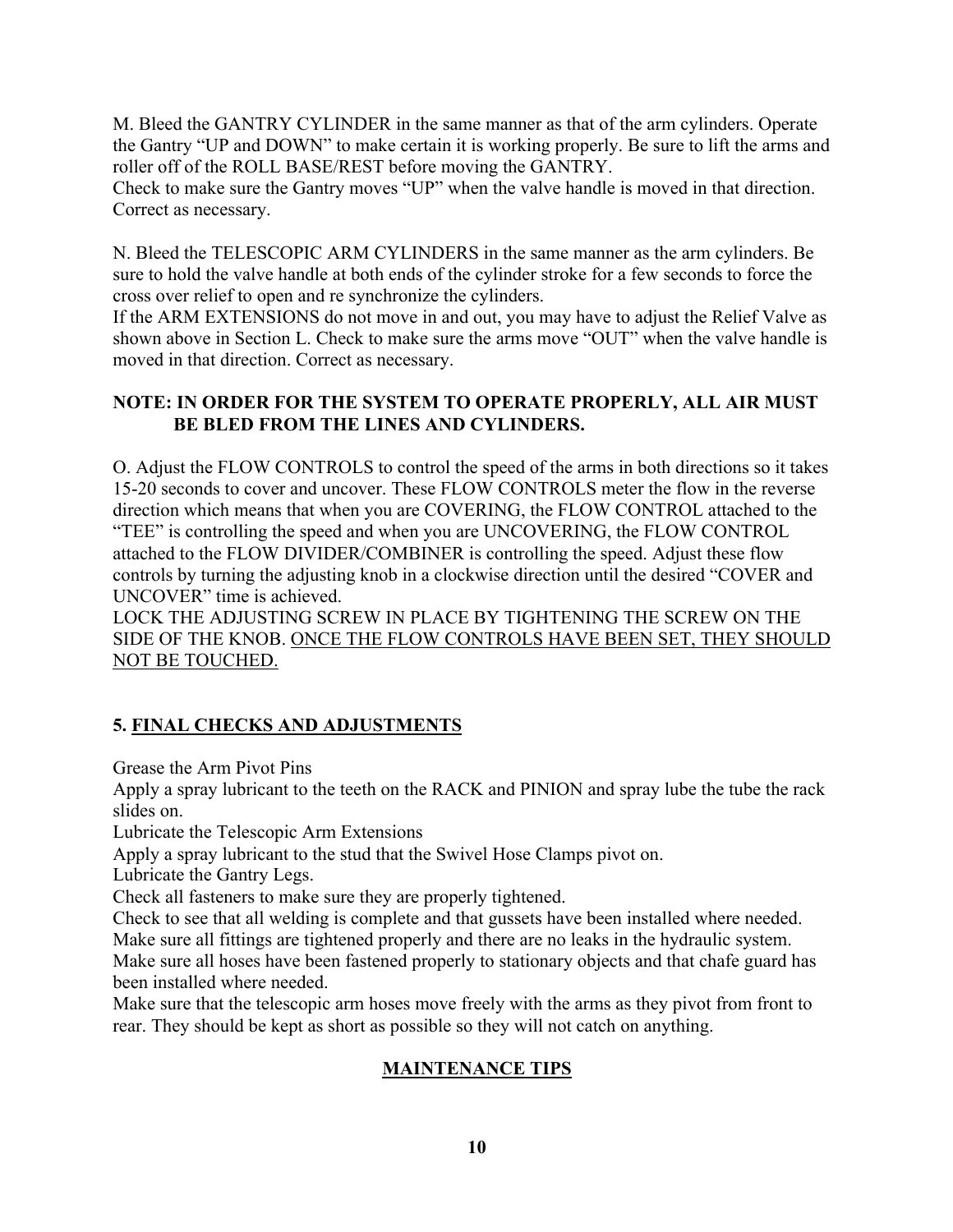Check all fittings and connections weekly. Correct as necessary Grease Arm Pivot Pins & Lubricate Gantry Legs weekly. Lubricate Telescopic Extensions weekly Spray lube the Rack & Pinion Gears weekly. The Relief Valves (2) may have to be re-adjusted. Replace/Repair any broken/worn parts immediately.

## **TIPS FOR THE OPERATOR**

## **DO NOT OVERHANG THE ROLLER /STABILIZER BAR PAST THE END OF THE CONTAINER. THE STABILIZER BAR IS DESIGNED TO REST ON THE TOP REAR OF THE CONTAINER ONLY.**

## **WARNING: OVERSHOOTING THE CONTAINER AND RETRACTING THE ARMS, CAUSES THE ARMS TO BE UNSUPPORTED, WHICH WILL CAUSE DAMAGE TO THE ARMS AND PIVOT MECHANISM.**

OPERATE THE ENGINE AT LOW RPM'S ONLY.



is in operation.

If the Arms stop while in motion, they have probably come into contact with an obstruction (this shows that the relief valve is working properly). Return the arms to their original position, clear the obstruction and re-activate the unit.

## **OPERATING THE UNIT**

## **GENERAL**

THERE IS A CROSS OVER RELIEF VALVE BUILT INTO THE FLOW DIVIDER / COMBINERS. THIS CROSS OVER RELIEF ALLOWS THE CYLINDERS TO RE-SYNCHRONIZE AT THE END OF STROKE OR WHEN THEY COME IN CONTACT WITH A STOP. (i.e. Top Rear of Container or Roll Rest)

In order for this valve to function properly and keep the arms and extensions moving together, the operator MUST:

Extend the telescopic arms all the way out, hold the valve handle for a few seconds and then retract, or retract them all the way in, hold the valve handle for a few seconds and then extend out.

When covering, move the arms so the stabilizer bar rests on the top rear of the container. Hold the valve handle for a few seconds to re-synchronize the arms. When uncovering, move the arms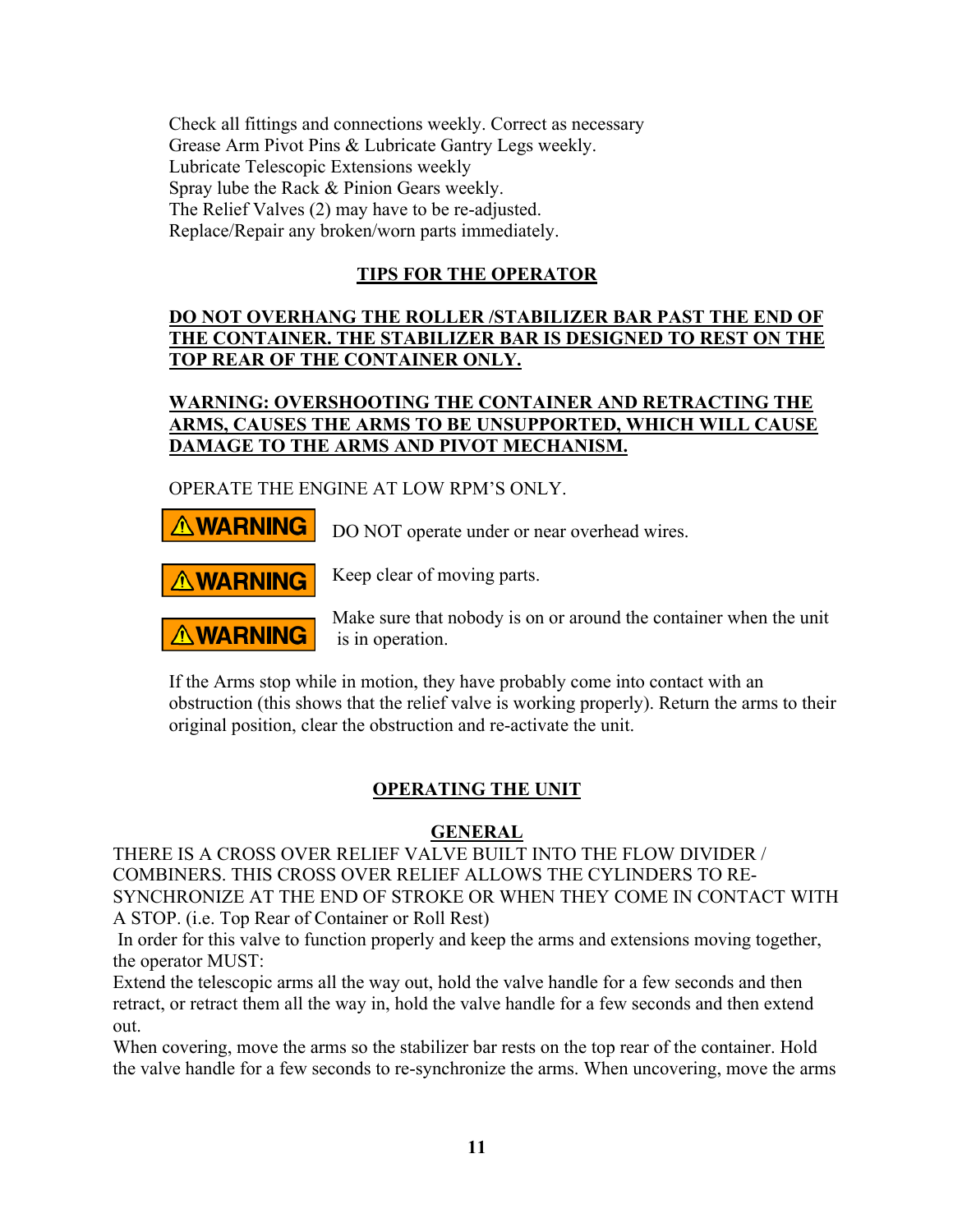to the front so the roller sits in the roll rest. Hold the valve handle for a few seconds to resynchronize the arms.

## **FAILURE TO FOLLOW THIS PROCEDURE MAY RESULT IN ARMS NOT MOVING TOGETHER AND POSSIBLE DAMAGE TO THE SYSTEM.**

## **TO COVER**

- $\Lambda$  **WARNING** 1. Make sure that nobody is on or around the container.
	- 2. Make sure the truck is clear of overhead wires.
	- 3. Move the arms upward to clear the Roll Base/Rest and cab.
	- 4. Adjust the telescopic arms in or out to clear the front corner of the container.
	- 5. Raise the Gantry up until the Roll Base/Rest is even to or above the front of the container.
	- 6. Move the arms to the rear of the container to cover the load, stopping approximately 1foot away from the rear of the container.
	- 6. Adjust the telescopic end in or out so the stabilizer bar aligns with the top rear of the container.
	- 7. Move the arms all the way down so the stabilizer bar sits on top of the container.
	- 8. Lower the Gantry, so the Roll Base/Rest is 12-14" below the top front of the container.

## **TO UNCOVER**

- $\triangle$  **WARNING** 1. Make sure that nobody is on or around the container.
	- 2. Make sure the truck is clear of overhead wires.
	- 3. Raise the gantry up until the Roll Base/Rest is even with or above the front of the container.
	- 4. Move the arms to the front of the truck, stopping 2-3 feet from the top front of the container.
	- 5. Adjust the telescopic arms in or out to clear the top front corner of the container.
	- 6. Lower the Gantry all the way down.
	- 7. Lower the arms to approximately 1-2 feet from the Roll Base/Rest or cab.
	- 8. Adjust the telescopic end in or out so the roller aligns with the Roll Base/Rest.
	- 9. Lower the arms all the way down so the roller sits in the Roll Base/Rest.